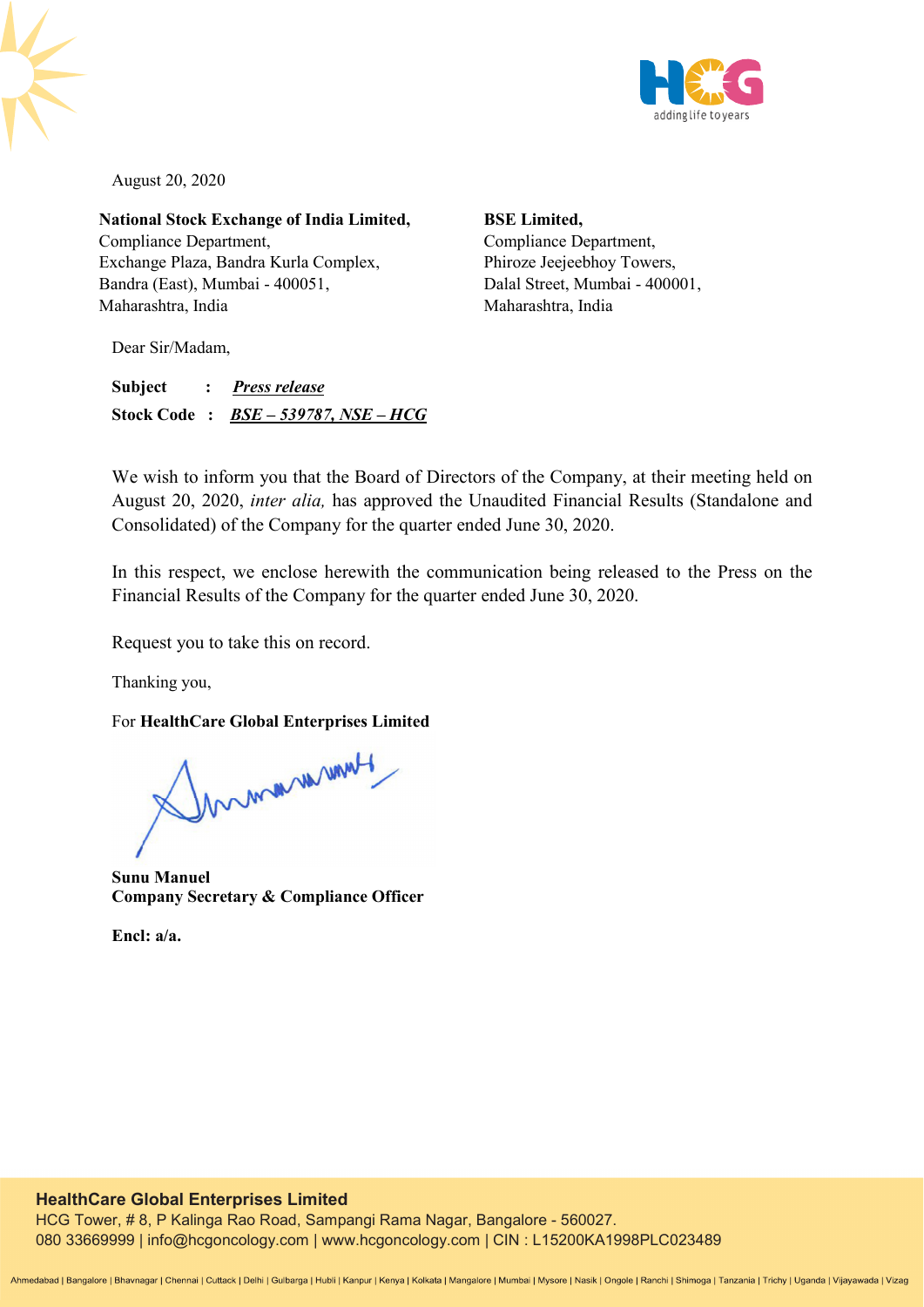

# **HealthCare Global Enterprises Ltd. reports Q1 FY21 results**

# *Revenue for Q1 FY21 of INR 1,935 Million, a decline of 28% (y-o-y) and EBITDA for Q1 FY21 of INR 221 Million, with EBITDA margin of 11%*

**Bengaluru, August 20, 2020: HealthCare Global Enterprises Limited ("HCG"),** the leader in India in speciality healthcare services focused on oncology, fertility and precision diagnostics today announced its financial results for the quarter ("Q1") ended June 30 for fiscal year ("FY21").

Effective 1 April 2019, the Company has adopted IND AS 116 'Leases' standards, applied to lease contracts existing on 1 April 2019 and all financials are as per IND AS 116.

## **Highlights for quarter ended June 30 th , 2020**

 $\cdots$ 

- Consolidated Income from Operations ("Revenue") was **INR 1,935 mn** as compared to **INR 2,689 mn** in the corresponding quarter of the previous year, reflecting a year-on-year decline of **28%**
- Consolidated Profit Before Depreciation and Amortization, Finance Costs, Exceptional Items and Taxes ("EBITDA") was **INR 221 mn**, as compared to **INR 462 mn** in the corresponding quarter of the previous year, a decline of **52%**
- Consolidated Profit Before Other Income, Depreciation and Amortization, Finance Costs, Exceptional Items and Taxes ("Operating EBITDA"), was **INR 194 mn**, as compared to **INR 449 mn** in the corresponding quarter of the previous year
- Operating EBITDA for existing centers was **INR 255 mn**, reflecting an Operating EBITDA margin of **16%**
- Loss from new centers was **INR 61 mn**, as compared to loss of **INR 38 mn** in the corresponding quarter of the previous year
- Consolidated Profit after Taxes and Minority Interest ("PAT")(4) was a loss of **INR 398 mn**, as compared to loss of **INR 180 mn** in the corresponding quarter of the previous year

| INR million except earnings per share |          |          |                         |
|---------------------------------------|----------|----------|-------------------------|
| Period Ended Jun 30                   | Q1-FY21  | Q1-FY20  | Growth<br>$(y - 0 - y)$ |
| Income from Operations                | 1,935    | 2,689    | $-28.0\%$               |
| Other Income                          | 27       | 13       |                         |
| EBITDA <sup>(1)</sup>                 | 221      | 462      | -52.1%                  |
| EBITDA Margin (%)                     | 11.3%    | 17.1%    |                         |
| Operating EBITD $A^{(2)}$             | 194      | 449      | -56.8%                  |
| EBITDA Margin (%)                     | 10.0%    | 16.7%    |                         |
| PBT <sup>(3)</sup>                    | (566)    | (228)    | NМ                      |
| PBT Margin (%)                        | $-29.3%$ | $-8.5%$  |                         |
| PAT <sup>(4)</sup>                    | (398)    | (180)    | NМ                      |
| PAT Margin (%)                        | $-20.5%$ | $-6.7\%$ |                         |
| <b>Earnings Per Share</b>             | (5.14)   | (2.05)   | NМ                      |

(1) Profit before depreciation and amortization, finance costs, exceptional items and taxes

(2) EBITDA excluding other income

(3) Profit / (Loss) before tax and share of profit / (loss) of equity accounted investee

(4) Profit / (Loss) for the period after share of profit / (loss) of equity accounted investee, taxes and minority interests